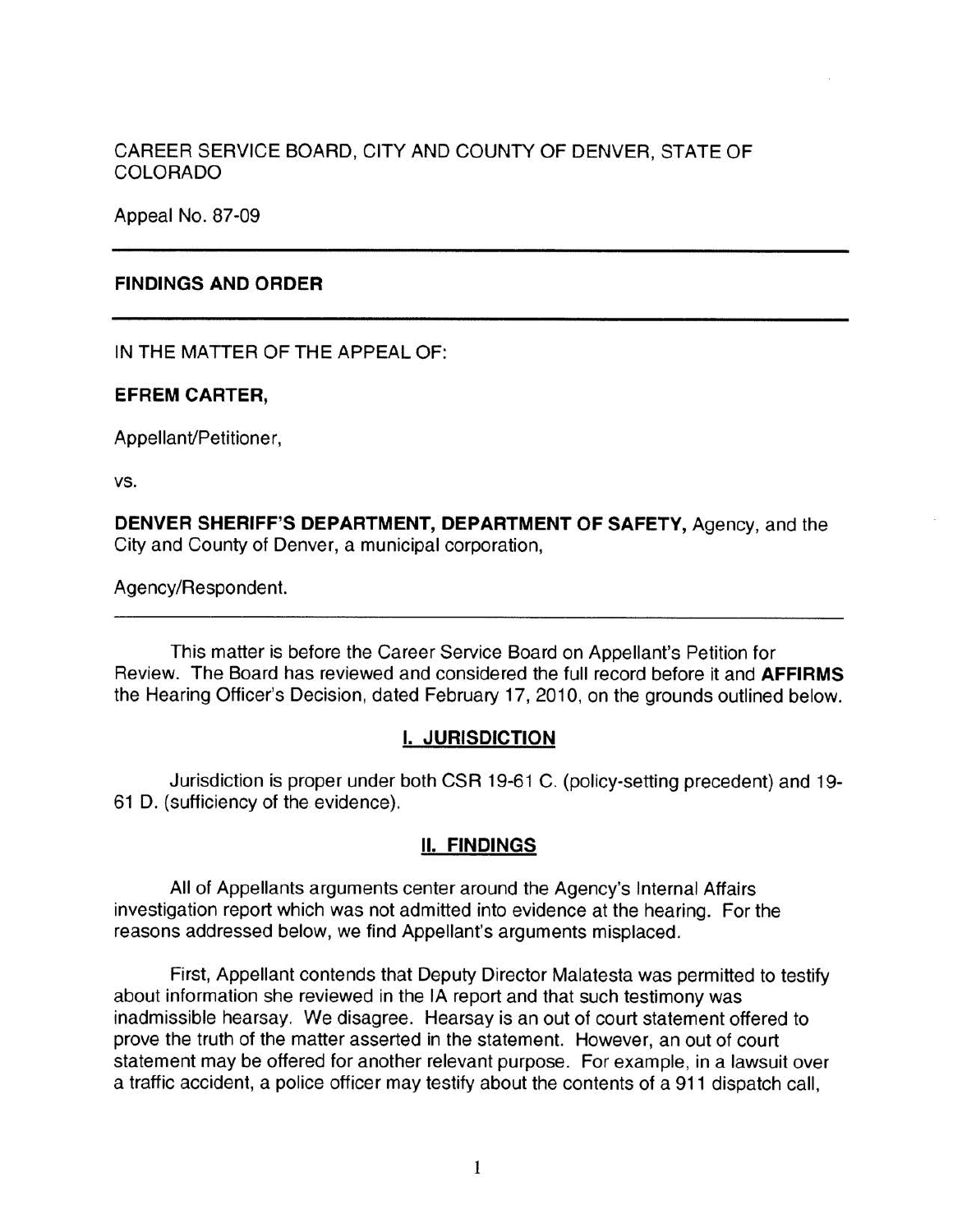not to prove the truth of the statements made in the call, but to explain why he was driving through crowded city streets at 80 mph. Such testimony is not hearsay.

In this case, Director Malatesta testified about the information she reviewed in the IA report to explain the reasons and the basis for her decision to terminate Appellant's employment, which were certainly relevant issues in the career service hearing, and the Hearing Officer admitted it for that purpose. (Transcript, p. 112:4-6). Malatesta's testimony was not hearsay.

Moreover, even if it could be considered hearsay, "strict rules of evidence shall not apply" in career service hearings. CSR 19-50 A. See also, Industrial Claims Appeals Office v. Flower Stop Marketing Corp., 782 P.2d 13, 18 (Colo. 1989) (recognizing that the Administrative Procedure Act permits state administrative hearing officers to receive hearsay evidence ordinarily not admissible under the rules of evidence). In disciplinary actions, the decision-maker is rarely (if ever) the person who actually investigates allegations of employee misconduct and therefore she must rely upon information provided from others and her testimony about that information is permissible.

However, the career service hearing is a *de novo* hearing in which the Agency has the burden of independently proving alleged misconduct and the hearing officer is charged with the responsibility of making an independent determination regarding that misconduct, based on the evidence presented. Here, the record amply demonstrates that the Hearing Officer did so.

Aside from Malatesta, seven witnesses testified, including Appellant himself. Two witnesses testified that they saw Appellant make the announcement over the public address system, and three witnesses identified Appellant from his voice. Additionally, the witness whose name is redacted from the Hearing Officer's decision testified that Appellant tried to threaten and intimidate him, and two other witnesses testified that Appellant tried to get them to lie about what they saw or heard. Appellant testified at the hearing and denied all of this alleged misconduct. It is within the province of the Hearing Officer to judge the credibility of witnesses and the strengths or weaknesses of the evidence presented.

Although Appellant claims the Hearing Officer relied upon the IA report in making his decision, the record belies this claim. As noted above, eight witnesses testified at the hearing and the Hearing Officer's decision demonstrates that he carefully weighed and analyzed the testimony of the witnesses as it applied to each charged rule violation. The IA report is mentioned once in the decision, and then only in passing, in a discussion of a rule violation the Hearing Office did not sustain: "Carter was ordered to be interviewed by IA on 4/15/09 [Exhibit 6-16]. However, it was unclear whether Carter was aware, or should have been aware, the investigation was underway when he intimidated \_\_\_ on 4/ 12/09. Therefore a key element of this violation is not established." Decision, p. 8-9.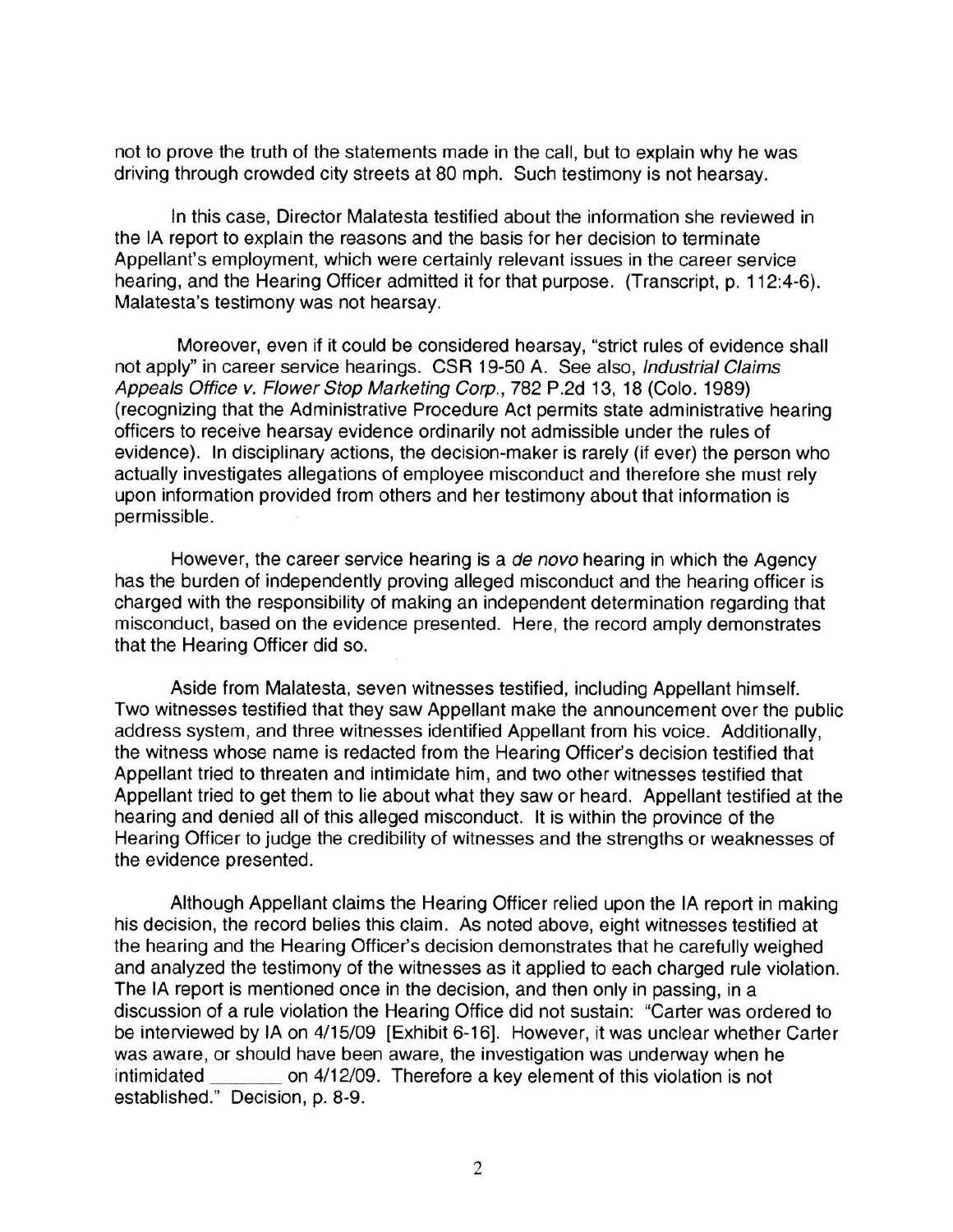Finally, Appellant contends that the Hearing Officer was required to make a determination regarding the reliability and trustworthiness of the IA report under the factors set forth in Flower Stop. However, Flower Stop involved a contested claim for unemployment benefits where the referee's decision was based solely on the hearsay statements of an unidentified individual who complained to the employer about the employee's driving. Recognizing that the Administrative Procedure Act permitted hearsay testimony, the Court was faced with determining whether the entire hearing could be based on hearsay:

> [T]he use of hearsay evidence alone does not violate due process principles as long as the hearsay is sufficiently reliable and trustworthy and as long as the evidence possesses probative value commonly accepted by reasonable and prudent persons in the conduct of their affairs." (emphasis added).

782 P. 2d at 18. As we have already stated, the record in this case demonstrates that the Hearing Officer's decision was based on the testimony of eight fact witnesses, not the IA report, and even if his decision mentioned the IA report, this is not a situation where the only evidence presented at the hearing was hearsay evidence. To the extent Appellant is trying to say that principles of fairness and due process required the Hearing Officer to make a determination about the reliability of a report that was not admitted into evidence, his contention is without legal support.

Moreover, we note that although the IA report was not admitted into evidence, that report was listed as an agency exhibit on the prehearing statement (R. p. 40) and was listed as Exhibit 6 at the hearing (R. pp. 80-183). We also note the CSR 19-45 permits pre-hearing discovery and therefore Appellant had notice of and access to the IA report prior to the hearing and had every opportunity to subpoena the author of that report if he thought it was somehow important to do so. More significantly, the witnesses who were interviewed as part of the IA investigation testified at the hearing and were subject to cross-examination.

## **Ill.ORDER**

**IT IS THERFORE ORDERED** that the Hearing Officer's Decision of February 17, 2010, is **AFFIRMED.** 

SO ORDERED by the Board on June 3, 2010, and documented this day of  $\frac{1}{2010}$ .